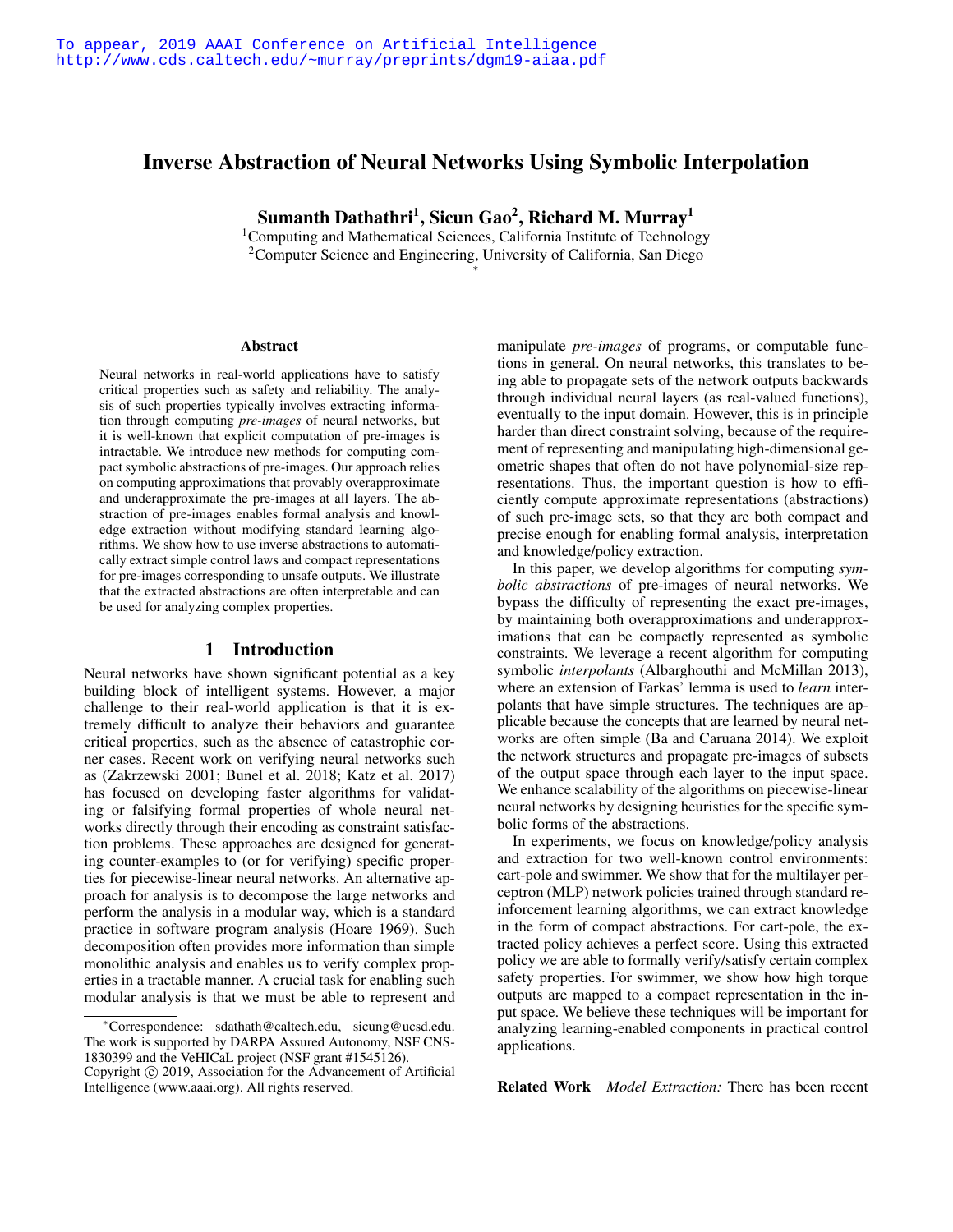work in extracting verifiable and explainable models from trained networks. In this direction, (Bastani, Pu, and Solar-Lezama 2018) introduce an imitation learning-based approach to generate data to train a decision tree that allows for easier verification. In (Verma et al. 2018), the authors use a trained neural network to guide a local search over programmatic policies that are human-readable and more verifiable than the complex neural networks themselves. In contrast to both of the above described approaches that focus on reinforcement learning, our work introduces a general tool for the analysis of neural networks by computing abstractions. Additionally, our approach does not rely on learning simpler models or modifying the training process, and extracts symbolic abstractions completely algorithmically for the original neural network. In (Mahendran and Vedaldi 2015), the authors propose a framework for inverting representations. They reconstruct the input image given an encoding of the image. This is different from our work, where given a set of outputs we compute (approximately) the entire pre-image. Interpolants have frequently been used to help improve the scalability of software verification, automated theorem proving, and constraint solving (Bonacina and Johansson 2015; Dathathri et al. 2017; Kroening and Weissenbacher 2011). *Input-Output Abstraction:* There has been considerable progress in the direction of computing forward abstractions i.e. ranges of outputs for a given set of inputs and using them to verify simple reachability/robustness properties. In (Wang et al. 2018), symbolic-interval analysis coupled with heurisitics for tightening the computed bounds is used to compute approximate output sets corresponding to a set of box-constrained inputs. In (Gehr et al. 2018), in a similar spirit, abstract-interpretation is leveraged to compute approximate output sets for a given set of inputs. Both of these abstraction-based approaches approaches are able to certify robustness/reachability properties significantly faster than solver-based approaches, such as (Katz et al. 2017). However, reasoning about complex properties (for e.g., general specifications in linear-arithmetic over the inputs and outputs of the neural network) is still not possible with these output abstractions. Additionally, these abstractions are also not well suited for policy/knowledge extraction. For instance, for a cart-pole controller, it is not directly possible to answer the question: *What makes the cart go left?* with the above discussed techniques. In contrast, our inverse abstractions can be used for extracting such knowledge from trained networks (see Section 5.2), and the computed compact abstractions can then be used with other solvers for further complex analysis. However, if only a few simple robustness/reachability properties are to be verified, direction verification is preferable instead of our approach that has to represent and manipulating complex symbolic sets.

### 2 Preliminaries

### 2.1 Neural Networks and Constraints

Consider a neural network  $f$  with  $n$  layers. That is,  $f(x) =$  $h.g_n.g_{n-1}$ ..... $g_1(x)$  where  $g_r$  is the transfer function representing the map from the input to the output space for layer *r* and  $\overline{h}$  :  $\mathbb{R}^k \to Y$  is a map from the logits to the *k* classlabels (e.g. arg max). For example, if a network has  $n-1$ layers with ReLU activation and a final linear layer:

$$
g_r(z) = \max(W_r x + b_r, 0) \qquad \forall r \in 1, 2, \dots, n-1
$$

$$
g_r(z) = W_r x + b_r \qquad r = n.
$$

For simplicity, we only discuss neural networks that map to a discrete set of outputs but the approach is valid even when the network produces a continuous set of outputs. By  $y_i^f(x)$ , we refer to the output from the *i th* layer of the neural network i.e  $y_i^f(x) = g_i \cdot g_{i-1} \cdot \ldots \cdot g_1(x)$ . Often, in classification tasks, the outputs from the layer  $q_n$  are fed through a softmax layer to normalize the scores. Here, in our analysis, we do not consider the softmax layer as it preserves the ordering amongst scores corresponding to the different classes. For a  $\text{vector } z \in \mathbb{R}^m, \arg \max\{z_i\} = \arg \max\{\text{softmax}(z_i)\}.$ 

Piecewise-linear neural networks (without the softmax layer) can be expressed as constraints in the theory of quantifier free linear rational arithmetic (QFLRA). This includes neural networks with activation functions that are piecewiselinear (e.g. ReLU, Leaky ReLU, MaxOut, MaxPool). We follow the encoding described in (Ehlers 2017). For example, a ReLU node  $y = \max(0, x)$  is written as:

$$
(y = 0 \land x \le 0) \lor (y = x \land x \ge 0).
$$

The entire network is similarly encoded into QFLRA.

As a slight abuse of notation we interchangeably use *g*(*z*) to represent the map of *z* through the function *g*, and the first-order logic constraint that enforces the same. For example, consider the function  $g(x) = \max(0, w^T x)$ . We interchangeably use  $y = g(x)$  to also represent the constraint  $(y = w<sup>T</sup> x \wedge w<sup>T</sup> x \ge 0) \vee (y = 0 \wedge w<sup>T</sup> x < 0)$ . For a satisfying assignment  $(y, x)$  for this constraint, we have  $y = g(x)$ . For a formula  $\varphi$  that has a vector of free variables *s*, we write  $x \models \varphi$  if  $\varphi$  interprets to True when we set  $s = x$ .

Definition 1 (Pre-images) *Consider a neural network f. Let X be the domain and Y be the codomain. The preimage of a set*  $S \subset Y$  *for the neural network*  $f$  *is the set*  ${x \in X | f(x) \in S}$ 

For example, consider a neural network based cart-pole controller with the action space *{*left*,* right*}*. The preimage corresponding to  $S = \{ \text{right} \}$  is the set of observations that cause the controller to output right as the action. In the remainder of this work, we refer to this pre-image of set *S* for the neural network *f* as  $Pre<sub>f</sub>(S)$ . The exact preimage of the network for a given set *S*, in the worst case, can have exponentially many linear regions. To overcome this we consider abstractions that provably (over) underapproximate the exact pre-image  $Pre<sub>f</sub>(S)$ . The restriction on the structure of *S* for our work is that it has to be expressible in QFLRA, which includes all constraints that have half-spaces as atoms combined with Boolean operators.

### 2.2 Symbolic Interpolation

Symbolic interpolation is a well-studied concept in propositional and first-order logic (Craig 1957). Given two quantifier-free first-order formulas A and B, such that  $A \wedge B$ is unsatisfiable, a Craig interpolant I is a formula satisfying: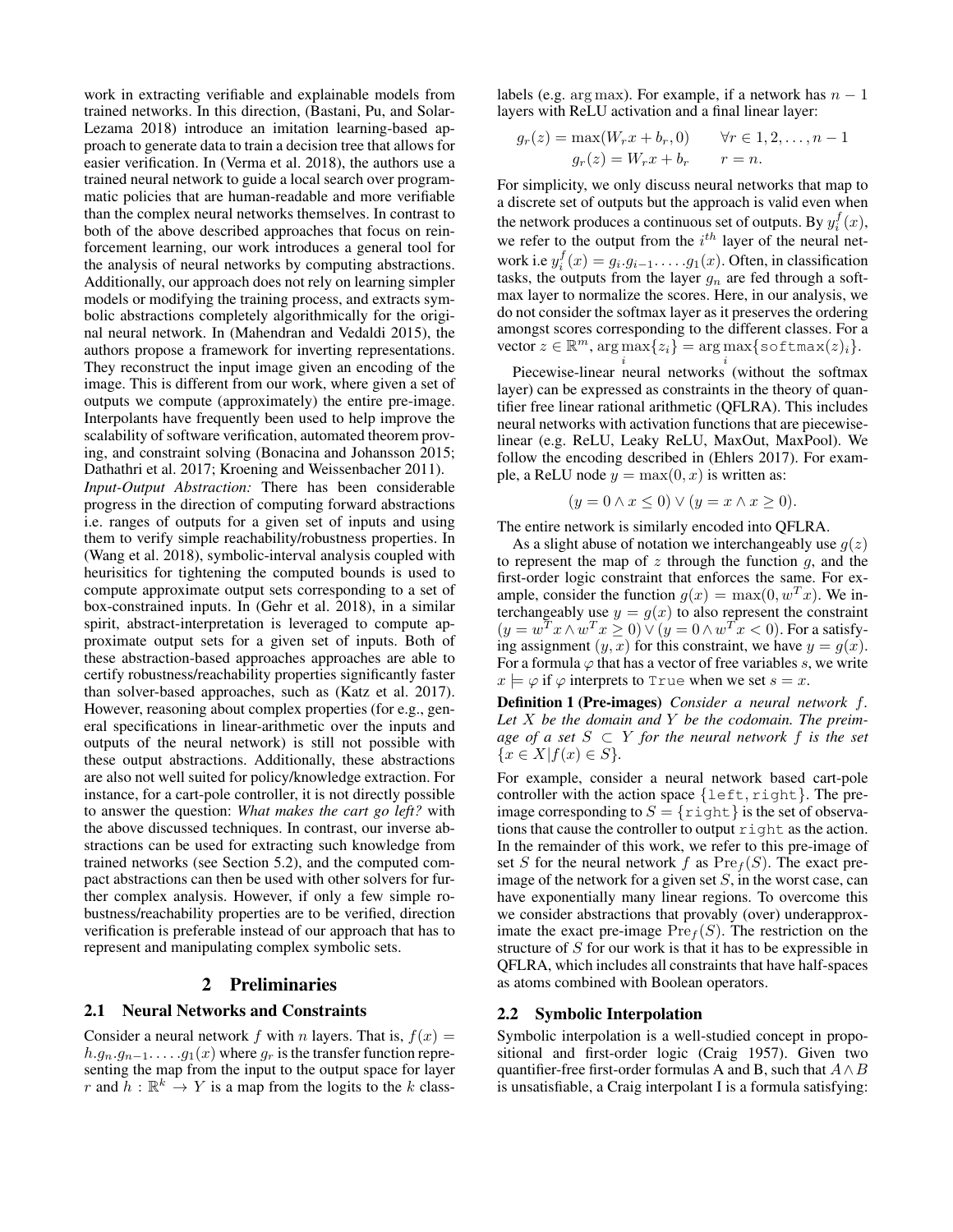- $A \implies I$ ;
- $B \wedge I \implies \bot$ :
- *• I* only contain variables that are shared by *A* and *B*.

Intuitively, the interpolant *I* provides an overapproximation of *A* that is still precise enough to exhibit its conflict with *B*, and does not contain redundant information that involves any variable that is not shared by both *A* and *B*.

**Definition 2 (Overapproximation)** *We call*  $\alpha(x)$  *an overapproximator of*  $A(x)$  *if*  $\forall x.A(x) \implies \alpha(x)$ *.* 

Definition 3 (Underapproximation) *Conversely, we call*  $\beta(x)$  *the underapproximator of*  $A(x)$  *if*  $\forall x.\beta(x)$ *A*(*x*)*.*

When  $A \wedge B$  is not satisfiable, Craig's interpolation theorem guarantees the existence of an interpolant *I* such that *I* overapproximates  $A$  and  $\neg I$  overapproximates  $B$ . These interpolants have found application in compositional approaches to program-verification and SMT solving. In our work, we build on the algorithm from (Albarghouthi and McMillan 2013) for computing interpolants, as opposed to other approaches based on lazy SMT that produces complex interpolants. The intuition behind this choice is that simpler interpolants are more likely to provide general explanations corresponding to the neural network's parameters and the task for which the network was trained, rather than complex ones that may overfit the specific instantiation. Further, simpler interpolants provide the added advantage of being easier to reason over using automated reasoning engines (e.g. z3).

### 3 Inverse Abstraction of Neural Networks

We seek to compute approximations for the pre-image that closely approximate the pre-image, but are provable (super) subsets of the pre-image. The fact that these are provable (over) underapproximations (unlike the approximated models in (Bastani, Pu, and Solar-Lezama 2018; Verma et al. 2018)) allows us to prove properties that hold for the neural network itself. For example, suppose we wish to prove a property that for every input from some set *W*, the corresponding output from the neural network does not belong to the set *S*. By computing an overapproximation *O* for  $Pre<sub>f</sub>(S)$  and showing that  $O \wedge W$  is not satisfiable we have verified the property. Similarly, if the property was that every output belongs to some set *S*, then by computing the underapproximation *U* for  $\text{Pre}_f(S)$  and showing that  $W \implies U$ is valid, we have verified the property.

Here, we give a brief overview of the algorithm for computing the overapproximation of the pre-image for set *S*. Consider the neural network described earlier. Let  $p_n^{(f,S)}$  be the set of inputs to layer  $g_n$  of the neural network that lead to the output being in set *S*. Similarly, let  $p_{n-1}^{(f,S)}$  be the set of inputs to layer  $g_{n-1}$  of the neural network that result in outputs in *S*. Note that  $p_n^{(f,k)}$  is the set of assignments to *s* that satisfy:

$$
h(g_n(s)) \models S.
$$

For the other layers ( $r < n$ ), we can iteratively define  $p_r^{(f,S)}$ as assignments to *s* that satisfy:

$$
p_r^{(f,S)} = \{ s \mid g_r(s) \models p_{r+1}^{(f,S)} \}
$$
 (1)

The core idea is to begin by computing an approximate representation of  $p_n^{(f,k)}$ , and using this to then compute the approximations for  $p_{n-1}^{(f,k)}$ . And, then by iterating through the layers of the network we can compute an approximation for  $Pre<sub>f</sub>(S)$ . Computing these approximations involves proving the interpolation condition (See Section 3.1). We could compute the approximation across the entire network, but proving the interpolation condition for the entire network is computationally expensive. This is because the worst-case complexity of proving properties for piecewise-linear networks scales exponentially in the number of nodes under consideration (Katz et al. 2017). The layer-wise approach breaks down the problem, where we compute approximations for each layer. This requires proving properties across one layer at a time – can be further simplified to computing approximations over sets of nodes instead of entire layers.

#### 3.1 Computing Overapproximations

Here we outline how to compute a useful overapproximation of  $p_r^{(f,S)}$ , assuming we have the overapproximation of  $p_{r+1}^{(f,S)}$ . Denote the over-approximation of  $p_{r+1}^{(f,S)}$  as  $O_{r+1}^{(f,S)}$  with  $O_{n+1}^{(f,S)} = S$ . First, consider a set of randomly chosen points  $\overline{X}$ , either by sampling from the input domain or from the training data. Let  $X_S \subseteq \overline{X}$  be the set of points such that for every  $x \in X_S$ ,  $f(x) \notin S$ . Introduce the auxiliary free variable vector  $\bar{p}_r$  and construct the formula:

$$
\phi_{r-1} := \bigvee_{\bar{x} \in X_S} \left( \bar{p}_r = y_{r-1}^f \left( \bar{x} \right) \right). \tag{2}
$$

This formula allows  $\bar{p}_r$  to assume the value of the output at layer  $g_{r-1}$  corresponding to inputs from  $X_S$ . Recall that  $y_{r-1}^f(x) = g_{r-1} \cdot g_{r-2} \dots g_1(x)$  i.e.  $y_{r-1}^f(x)$  is the vector of activation values corresponding to  $x$  from layer  $r - 1$  of the network. Now, consider the formula:

$$
\xi_r := g_r(\bar{p}_r) \models O_{r+1}^{(f,S)}.
$$
 (3)

Note that the set of valid assignments for  $\bar{p}_r$  represents an overapproximation of the set  $p_r^{(f,S)}$ . This is because:

$$
\left(g_r\left(\bar{p}_r\right) \models p_{r+1}^{\left(f,S\right)}\right) \implies \left(g_r\left(\bar{p}_r\right) \models O_{r+1}^{\left(f,S\right)}\right),\,
$$

which follows from  $O_{r+1}^{(f,S)}$  overapproximating  $p_{r+1}^{(f,S)}$  and as a consequence of equation (1).

**Lemma 4** If  $O_{r+1}^{(f,S)} \wedge \phi_r$  is unsatisfiable, then the formula  $\xi_r$   $\wedge$   $\phi_{r-1}$  *is unsatisfiable for each*  $r \in \{1, 2, ..., n\}$ *.* 

**Proof** Assume  $O_{r+1}^{(f,S)} \wedge \phi_r$  is unsatisfiable. Suppose  $\exists \bar{p}_r$  satisfying  $\phi_{r-1}$  and  $\xi_r$ . By definition of  $\phi_r$ , we have  $g_r(\bar{p}_r) \models$  $\phi_r$  and by eq. (3),  $g_r(\bar{p}_r) \models O_{r+1}^{(f,S)}$ . This results in a contradiction since  $O_{r+1}^{(f,S)} \wedge \phi_r$  is unsatisfiable.

**Lemma 5** *If*  $O_{r+1}^{(f,S)} \wedge \phi_r$  *is unsatisfiable,*  $\exists I_r$  *that satisfies the following:*

$$
p_r^{(f,S)} \implies \xi_r \implies I_r,\tag{4}
$$

$$
I_r \implies \neg \phi_{r-1}.\tag{5}
$$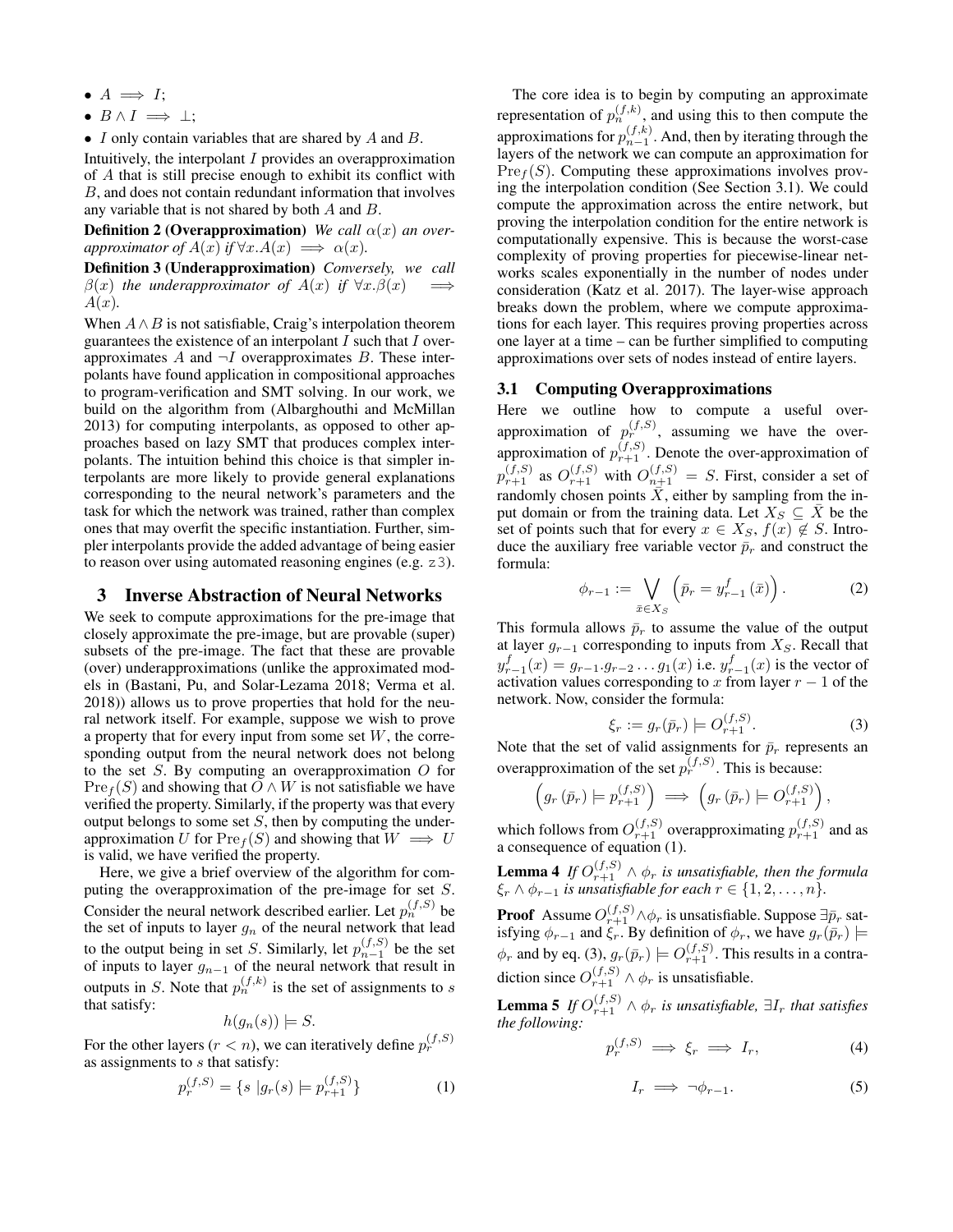

Figure 1: Illustration of the approach.  $\xi_r$  is the set of inputs to layer  $g_r(.)$  that map into the overapproximating abstraction for the subsequent layer  $g_{r+1}$ (.).  $\phi_{r-1}$  is a set of inputs to layer  $q_r(.)$  sampled so that the neural network maps them to outside the set *S*, where *S* is the set whose pre-image is being abstracted.

Proof Lemma 4 and Craig's Interpolation theorem guarantee the existence of an  $I_r$  satisfying the two conditions.

Lemma 5 guarantees the existence of an overapproximator of  $p_r^{(f,S)}$  that is disjoint from the set of sampled points that map to the complement of *S*. This ensures that the overapproximations do not get arbitrarily slack as we propagate the interpolants through the layers and remain tight. Further, since we use the algorithm from (Albarghouthi and McMillan 2013) that is designed to compute simple interpolants, they are likely to generalize to other data points. A formal description is provided in Algorithm 1. Note that  $I_r$  is only a function of the  $\bar{p}_r$  (the only shared free variables between  $\phi_{r-1}$  and  $\xi_r$ ). Figure 1 outlines the setup for a single layer.

#### 3.2 Bounding the Problem

The interpolants computed that serve as overapproximations are in the disjunctive normal form (DNF) with the atoms being half-spaces. The convergence of the algorithm for computing the interpolant can be made faster by restricting the domain in which  $\phi_{r-1}$  and  $\xi_r$  need to be separated by the interpolant. Given a lower bound  $(l_r)$  and an upper bound  $(u_r)$ on the outputs  $y_r^f$ , we can construct an additional constraint  $B_r$  defined as:

$$
\mathcal{B}_r := (\bar{p}_r \le u_r) \wedge (\bar{p}_r \ge l_r).
$$

We then compute the interpolant such that  $(\mathcal{B}_r \wedge \xi_r) \implies$ *I<sub>r</sub>* and *I<sub>r</sub>*  $\implies \neg \phi_{r-1}$ . To compute  $u_r$  and  $l_r$  we use the relaxation proposed in (Ehlers 2017). In most tasks, the inputs come from a bounded domain. For example in image processing, pixels have values ranging between 0 and 255. These bounds can then be propagated through the network as in (Ehlers 2017) using a convex relaxation of the network. Every ReLU node  $y = \max(0, x)$  that behaves non-linearly is approximated with its convex hull:

$$
y \ge 0, y \ge 0, y \le u_x \frac{x - l_x}{u_x - l_x} \tag{6}
$$

Using this relaxation for the non-linear constraints results in a linear program (LP). By optimizing over the resulting LP,

the bounds for the nodes can be computed in a sequential manner, starting with the input layer. These bounds can further be tightened by splitting the input domain as in (Bunel et al. 2018), but for our work we do not split the input domain. As an added benefit, bounding the problem makes checking the interpolation condition significantly faster.

| <b>Algorithm 1</b> Computing compact abstractions |                                                                       |  |
|---------------------------------------------------|-----------------------------------------------------------------------|--|
|                                                   | 1: <b>procedure</b> ABSTRACTION ROUTINE                               |  |
| 2:                                                | $\triangleright$ Returns Simple Overapproximator of $\text{Pre}_f(S)$ |  |
| 3:                                                | Compute $\forall \bar{x} \in X_S$ , $y_1^f(\bar{x}) = g_1(\bar{x})$   |  |
| 4:                                                | Compute $l_1$ , $u_1$ and $B_1$                                       |  |
| 5:                                                | for $r=2n$ do                                                         |  |
| 6:                                                | Compute $\forall \bar{x} \in X_S$ , $y_r^f(\bar{x}) = g_r(\bar{x})$   |  |
| 7:                                                | Compute $l_r$ , $u_r$ and construct $B_r$                             |  |
| 8:                                                | for $r=n1$ do                                                         |  |
| 9:                                                | Construct $\phi_{r-1}$ (See equation (2))                             |  |
| 10:                                               | Construct $\xi_r \wedge \mathcal{B}_r$ (See equation (3))             |  |
| 11:                                               | Compute $I_r$ satisfying equations (4) and (5)                        |  |
| 12:                                               |                                                                       |  |
|                                                   | Set $\overrightarrow{O_{1}^{(f,S)}} = I_r$<br>return $O_1^{(f,S)}$    |  |

Theorem 6 *(Soundness and Completeness) Algorithm 1 al*ways terminates to return an overapproximator  $O_1^{(f,S)}$  of  $\text{Pre}_f(S)$ *. Further,*  $O_1^{(f,S)}$  *is disjoint from*  $X_S$ *.* 

**Proof** At  $r = n$ , by construction we have  $O_{r+1}^{(f,S)} \wedge \phi_r$  is not satisfiable. Lemmas 4 and 5 guarantee the existence of an overapproximator (interpolant) satisfying equations (4) and (5). The algorithm from (Albarghouthi and McMillan 2013) is both sound and complete, and hence is guaranteed to find an interpolant if one exists. For  $r = n - 1$ , we again have that  $O_{r+1}^{(f,S)} \wedge \phi_r$  is not satisfiable since  $O_{r+1}^{(f,S)} \implies \neg \phi_r$  (equation (5)). Repeating the arguments above, for every  $r \leq n$ , we compute  $O_{r+1}^{(f,S)}(I_r)$  satisfying equations (4) and (5). Hence, Algorithm 1 terminates to return an overapproximator for  $\text{Pre}_f(S)$  (equation (4)) that is disjoint from  $X_S$ (equation (5)).

### 3.3 2D example

To illustrate the ideas developed above, we introduce a small example. Consider a simple-neural network  $f : \mathbb{R}^2 \to \mathbb{R}^4$ , with 2 hidden layers with 10 ReLU nodes in each layer. The network is trained to predict which quadrant a point *x* belongs to and achieves an accuracy of 99*.*65% on holdout data. Here,  $\arg \max(f(x))$  represents the quadrant *x* belongs to. Along each dimension, the input is restricted to the domain  $[-1, 1]$ . Here, we are interested in computing a compact representation of the set the network classifies as the third quadrant. To compute an overapproximation, we sample a set of 150 points that are classified as being outside the third quadrant by the neural network. Here,  $O_n^{f,S}$  $\widetilde{f}_n^{\overline{f},S} = \bigwedge_{j=1,2,4} (y_3 > y_j)$  where  $y = f(x)$  is the output

of the neural network. To compute the underapproximation, we sample 50 points that are classified as being in the third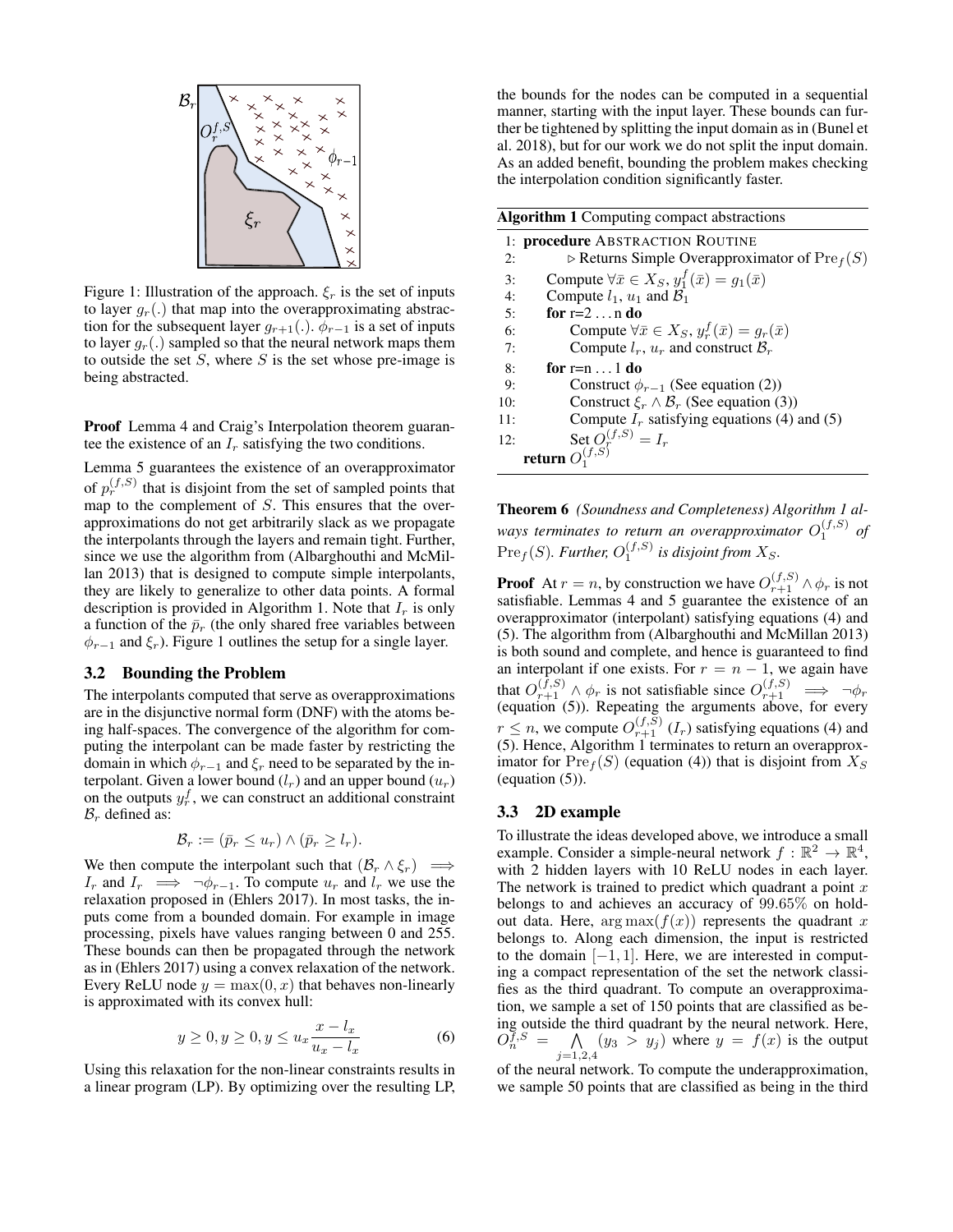

Figure 2: Left: An overapproximation of the region classified by the network as the third quadrant. Right: An underapproximation of the region classified by the network as the third quadrant. The overapproximation and the underapproximation are close to each other. It can be observed that in both the under and the overapproximations, parts of the  $3<sup>rd</sup>$  and the  $4<sup>th</sup>$  quadrant are misclassified – this indicates faulty behavior for the neural network *f*.

quadrant. Here,  $O_n^{f,S} = \bigvee_{j=2,3,4} (y_3 < y_j)$  and Figure 2

depicts the over and under-approximations computed. The overapproximation computed is a union of 5 polytopes while the underapproximation computed consists of 2 polytopes.

## 4 Algorithms

The core of the computational effort in Algorithm 1 comes from Line 11 where the interpolant  $I_r$  is computed. Computing the interpolant for two constraints *A* and *B* has the following key steps:

- *•* Sampling polytopes satisfying *A* and *B* and separating them with Farkas' lemma,
- Checking the conditions  $A \implies I$  and  $I \implies \neg B$ , and generating counter examples (if any),
- *•* Merging and splitting of the polytopes into sets, which are then separated by Farkas' lemma.

Counterexample guided abstraction refinement (CE-GAR)(Clarke et al. 2003) – checking the interpolation condition and generating counter-examples to refine the abstraction – is integral to computing the interpolants. The sampling at the first stage of CEGAR can done with training samples, and subsequently an oracle can be used to find counter-examples to the condition  $A \implies I$  and  $I \implies \neg B$ . Checking the conditions  $A \implies I$  and  $\neg B$ . Checking the conditions  $A \implies I$  and  $I \implies \neg B$  using an external oracle turns out to be the most expensive part of the algorithm.

Note that in our work *A* encodes the behavior of a layer of the neural network (with the nonlinearity), and conventional SMT solvers are inefficient at verifying properties for non-linear neural networks. For checking  $A \implies I$ , we use the framework (PLNN-v) from (Bunel et al. 2018) designed for verifying piecewise-linear neural networks. PLNN-v utilizes an encoding where the network and the property to be verified are encoded as a single network  $(f)$ , and an optimization problem is solved to determine if there exists an input to generate an output whose value is greater than 0.

If there is none, the property is unsat over the input domain for original neural network  $f: A \implies I$  is verified by checking that  $A \wedge \neg I$  is unsatisfiable. Recall that for each *r*,  $O_r^{f, S}$  is in DNF with linear atoms. For a layer  $g_r(.)$ , *A* has the form:

$$
(s = g_r(\bar{p}_r)) \wedge \left(\bigvee_i T_i s \le t_i\right),
$$

and *I* has the form  $\left(\sqrt{\phantom{a}}\right)$  $\sqrt{Q_m p_r} \leq q_m$ ◆ . Then,  $A \wedge \neg I$  can equivalently be written as:

$$
(s = g_r(\bar{p}_r))) \wedge \left( -\max_{i} (\max_{j} (-q_{i,j}\bar{p}_r + q_{i,j}), -\max_{m} (-\max_{n} (-T_{m,n}s + t_r)) \ge 0 \right)
$$
\n
$$
(7)
$$

This can then be encoded into a neural network with  $q_r(.)$  as the first layer followed by a sequence of MaxPool layers to encode the above constraint. For checking  $I \implies \neg B$  we use the SMT-solver z3 (De Moura and Bjørner 2008).

Splitting Heuristic The algorithm for computing interpolants from (Albarghouthi and McMillan 2013) relies on sampling and separating sets of polytopes *S<sup>A</sup>* and *S<sup>B</sup>* satisfying formulas *A* and *B* respectively. The objective is to separate the sets of polytopes by sequentially applying a set of merging and splitting heuristics with hyperplanes generated using Farkas' lemma. If the two sets of polytopes cannot be separated by a single hyperplane, the sets are broken down into smaller subsets using the unsat-core returned by z3. However, generating the unsat-core is computationally expensive and further, we do not use *z*3 for checking  $A \implies I$ . Alternatively, we develop an intuitive heurstic where we first consider one polytope each satisfying  $A_i \in S_A$  and  $B_i \in S_B$ . Then, we compute a separating hyperplane  $\langle w, x \rangle + b = 0$  such that  $\langle w, x \rangle + b < 0 \implies A_i$ and  $\langle w, x \rangle + b > 0 \implies B_i$ . Subsequently, we check if any of the other polytopes in our set are already separated by this hyperplane. If there exists a polytope *p* satisfying *A* that is not separated by the hyperplane, we combine *p* with the rest of the separated polytopes from *A* and compute a new hyperplane  $\langle \hat{w}, x \rangle + b = 0$ . If we cannot compute such a hyperplane, we split *p* from the rest. This is outlined in Algorithm 2, and the polytopes returned by Algorithm 2 are split from the initial set. In Algorithm 2, *x* is the set of shared free variables for formulas *A* and *B*.

Merging Heuristic In (Albarghouthi and McMillan 2013), the heuristic used for merging is to group together polytopes based on the syntactic similarity. However, for our problem all the sampled polytopes corresponding to the generated counter-examples during CEGAR are syntactically similar. Instead, we merge the polytopes into the set that has the closest matching pattern of activation states (e.g. constant or linear for ReLU nodes), in terms of Hamming distance. This results in data-points/counter-examples that have similar non-linear activation patterns being grouped together.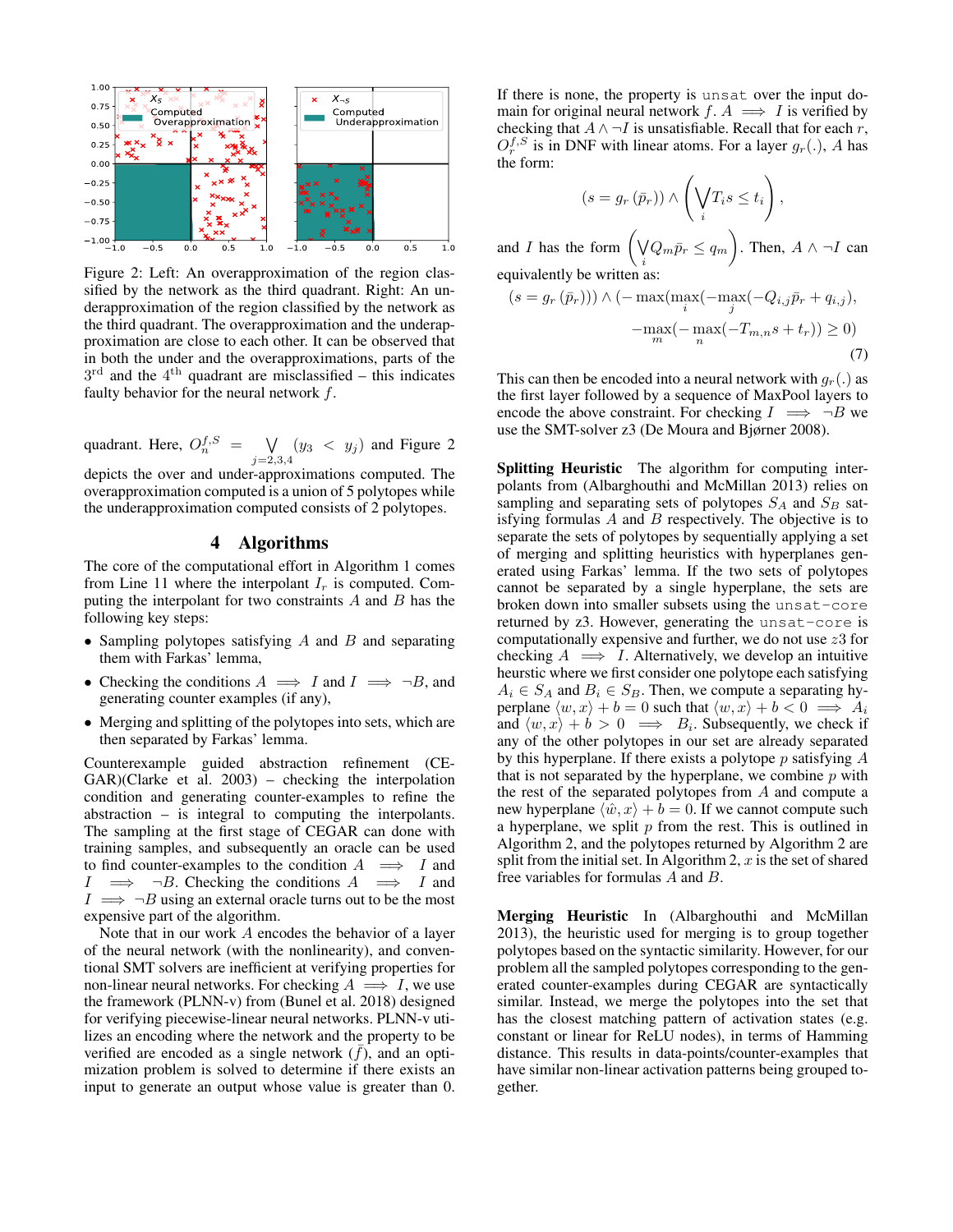#### Algorithm 2 Splitting Heuristic

|          | 1: procedure SPLIT ROUTINE                                                                    |
|----------|-----------------------------------------------------------------------------------------------|
|          | <b>Require:</b> $S_A = \{A_1, \ldots, A_c\}$ (Polytopes satisfying A),                        |
|          | $S_B = \{B_1, \ldots, B_d\}$ (Polytopes satisfying B)                                         |
| 2:<br>3: | Set $A_{\text{count}} = 1, B_{\text{count}} = 1$                                              |
|          | Compute $(w, b): \langle w, x \rangle + b = 0$ separates $A_1, B_1$                           |
| 4:       | $A_{\text{sat-set}} = \emptyset$ , $B_{\text{sat-set}} = \emptyset$ , Unsat-Set $= \emptyset$ |
| 5:<br>6: | while $A_{\text{count}} \leq c \vee B_{\text{count}} \leq d$ do                               |
|          | $A_{old\text{-count}} = A_{\text{count}}, B_{old\text{-count}} = B_{\text{count}}$            |
| 7:       | for $i = A_{old-count}, \ldots, c$ do                                                         |
| 8:       | $A_{\text{count}} = A_{\text{count}} + 1$                                                     |
| 9:       | if $A_i \notin A_{\text{sat-set}}$ then                                                       |
| 10:      | if $\langle w, x \rangle + b < 0 \implies A$ then                                             |
| 11:      | $A_{sat-set} = A_{sat-set} \cup \{A_i\}$                                                      |
| 12:      | else                                                                                          |
| 13:      | $S_A = A_{sat-set} \cup \{A_i\}$                                                              |
| 14:      | <b>try</b> Find $(w, b)$ to sep. $S_A$ , $B_{\text{sat-set}}$                                 |
| 15:      | <b>catch</b> Unsat-Set = Unsat-Set $\cup$ { $A_i$ }                                           |
| 16:      | break                                                                                         |
| 17:      | for $i = B_{old-count}, \ldots, d$ do                                                         |
| 18:      | $B_{\text{count}} = B_{\text{count}} + 1$                                                     |
| 19:      | if $B_i \notin A_{\text{sat-set}}$ then                                                       |
| 20:      | if $\langle w, x \rangle + b > 0 \implies B$ then                                             |
| 21:      | $B_{sat-set} = B_{sat-set} \cup \{B_i\}$                                                      |
| 22:      | else                                                                                          |
| 23:      | $S_B = B_{sat-set} \cup \{B_i\}$                                                              |
| 24:      | <b>try</b> Find $(w, b)$ to sep. $S_B$ , $A_{\text{sat-set}}$                                 |
| 25:      | <b>catch</b> Unsat-Set = Unsat-Set $\cup$ { $B_i$ }                                           |
| 26:      | break<br>return Unsat-Set                                                                     |

### 5 Experiments

In this section, we implement and test our approach with neural networks trained on multiple tasks.

#### 5.1 2D toy-example

We use the simple 2D-example introduced in Section 3.3 to study the scalability of the approach. On the same task, we train networks of varying sizes and measure the run-times for computing underapproximations of the third quarant, as classified by the neural network. Figure 3 depicts the runtimes for different network sizes.

Robustness We use the computed underapproximations to verify the robustness of the classifier. Robustness has been extensively studied for classifiers, particularly in imageprocessing (Szegedy et al. 2013; Carlini and Wagner 2017). For a given input *x* and the corresponding output-label *k*, we say the classifier  $f$  is  $\epsilon$  robust if

$$
\forall \bar{x} : \|\bar{x} - x\|_{\infty} \leq \epsilon, f(\bar{x}) = k.
$$

To measure the robustness of the networks trained on this task, we compute both an underapproximation *Uf,S* and an overapproximation  $O^{f,S}$  of the pre-image corresponding to third quadrant for a network with 4-hidden layers and 16 nodes per hidden layer. For a set of 50 points from the third quadrant and  $\varepsilon = 0.5$  (recall the problem domain is  $[-1, 1]$ )



Figure 3: Runtimes for computing abstractions. Left: Varying number of nodes in every hidden layer. Right: Varying depth of the trained neural network. The run-time scales exponentially with increasing number of nodes, this is because the worst case complexity of checking the interpolation condition scales exponentially in the size of the hidden layer. The run-time scales almost linearly with increasing depth.

along each dimension), we check with z3 for each point if there exists a counter-example satisfying:

$$
\|\bar{x} - x\|_{\infty} \le \epsilon, \bar{x} \notin U^{f,S}, \text{ and } \|\bar{x} - x\|_{\infty} \le \epsilon, \bar{x} \notin O^{f,S}.
$$
  
If a counter-example is found for both conditions, the point

is not robust, and if a counter-example is found for the underapproximation but not the overapproximation, the point's robustness is unknown. If no counter-example is found for both conditions, the point is robust. We are able to validate/invalidate the robustness of 49 points and for one point, the result is unknown, and verifying these set of properties using the computed abstractions takes 1.4s. This shows that the approximations are quite accurate for this task. The computations were performed on a 2.40GHz Quadcore machine with 16 GB of RAM.

#### 5.2 Cart-pole Control

We consider the classical control problem introduced in (Barto, Sutton, and Anderson 1983). The inputs to the network are observations from a four dimensional state space comprising of the position of the cart  $(x)$ , the velocity of the cart $(\dot{x})$ , the angle of the pole  $(\theta)$  and the angular velocity of the pole  $(\dot{\theta})$ . We train a neural network with 2-hidden layers for the problem with Deep-Q learning using the environment in (OpenAI-CartPole-v0 2018). The neural-network achieves a reward of perfect score of 200.0, averaged over 100 episodes. The output from the network maps to the discrete actions *{*left*,* right*}*. For both the output actions, we compute the overapproximations of the pre-image and computing each abstraction takes under 5 minutes. Note that since there are just two output classes, the negation of the overapproximation of one output action results in an underapproximation of the other output action. Both the overapproximations consists of a union of two half-spaces, which implies that the underapproximations are just one single polytope.

On replacing the neural network controller with a controller based on the overapproximation corresponding to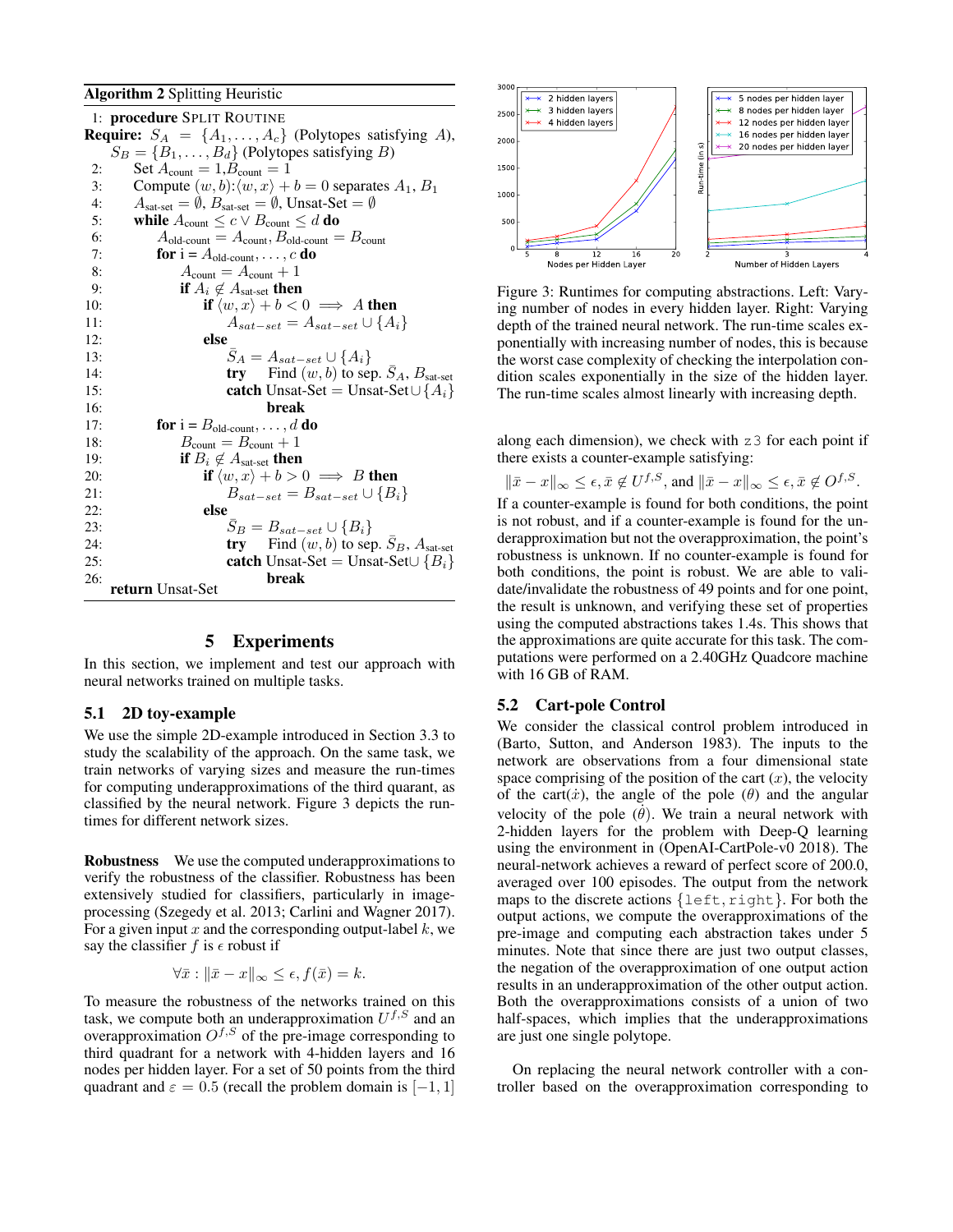

Figure 4: (a) Cart-pole: the neural-network controller is abstracted into simple control laws, (b) Computed abstractions for the neural-network cart-pole controller. Left: Varying  $x, \theta$  with  $(\dot{x}, \dot{\theta}) = 0$ . Right: Varying  $\theta, \dot{\theta}$  with  $(x, \dot{x}) = 0$ , (c) Swimmer-robot: the set of inputs corresponding to high-torque outputs are abstracted into a simple representation.

*{*left*}*, the new controller still achieves a perfect score of 200*.*0. This shows that the abstraction closely matches the exact pre-images for the neural-network. Further, these simple abstractions give insight into the internal strategy learnt by the neural network. The computed overapproximation for the pre-image of the output set  $\{\text{left}\}$  (Pre<sub>f</sub>(left)) is:

$$
(-0.335x - 0.06\dot{x} + 0.918\theta + 0.202\dot{\theta} \le -0.665)
$$
  
 
$$
\forall (-0.110x + 0.156\dot{x} + 0.950\theta + 0.245\dot{\theta} \le -0.015).
$$

We see that a negative  $x$  (the cart is to the left of the workspace), causes the cart to apply a force to the right. A negative  $\theta$  causes the controller to make the cart move left. (See Figure 5). This matches the expected intuitive behavior.

Further, we can use the approximations to verify properties about the neural-network. For e.g., consider the property that  $\forall x_t, \dot{x}_t, \theta_t, \dot{\theta}_t$  such that  $||x_t|| \leq 0.1, ||\dot{x}_t|| \leq$  $0.1, \|\theta_t\| \leq 0.1, \|\dot{\theta}_t\| \leq 0.1$ , the condition  $\|\dot{\theta}_{t+1}\| \leq 0.5$ holds. First, we can show that for all points that satisfy the overapproximation of  $Pre<sub>f</sub>(left)$  and the action left, the property holds with the cart-pole dynamics. Next, we can repeat a similar procedure with  $Pre<sub>f</sub>(right)$ , to fully verify the neural network controller. We verify this property with dReal(Gao, Kong, and Clarke 2013), as it can reason over the sin and cos functions that occur in the dynamics. This computation takes 0*.*124 s. However, on checking for the condition (with the underapproximations)  $\|\dot{\theta}_{t+1}\| \leq 0.3$ , the solver finds a counterexample with  $(x_t, x_t, \theta_t, \theta_t) = (-0.09, -0.09, 0.0, 0.097)$  as the initial condition with  $\dot{\theta}_{t+1} = -0.31$  in 0.037 s.

#### 5.3 Swimmer

For this task, we construct a compact abstraction that allows for run-time monitoring. The setting for the problem is to determine if a noisy observation by a monitor could possibly lead to unsafe behavior. The controller we consider is a neural network with 2 hidden layers trained with proximal policy optimization (Schulman et al. 2017) on the Swimmer environment (OpenAI-Swimmer-v2 2018). The task is to control a 3-link robot in a viscous fluid to make it swim forward as fast as possible. The network (*f*) maps from an 8 dimensional state space ( $x \in \mathbb{R}^8$ ) to a 2-dimensional space  $(\tau_1, \tau_2)$  corresponding to the joint actuation torques.

For this task, suppose that in the the domain  $x \in [-2, 2]^8$ , the observations made by a run-time monitor are noisy such that  $||x - x_{true}||_{\infty} \le 0.1$ , where *x* is the observed state and  $x_{\text{true}}$  is the true state. The controller has access to  $x_{\text{true}}$ , while the monitor only has the noisy reading *x*. We want to construct a monitor that during the operation of the robot flags an input *x* as unsafe if *x* is a noisy observation and it is possible that the true state  $x<sub>true</sub>$  can cause a large torque. Formally, *x* is unsafe if it satisfies:

$$
x \in [-2, 2]^8 \land \exists \bar{x}. \|\bar{x} - x\|_{\infty} \le 0.1
$$
  

$$
\land f(\bar{x}) = (\tau_1, \tau_2) \land |\tau_1| + |\tau_2| \ge 1.0.
$$

Since the monitoring is run-time, the flagging has to be near instantaneous and we would like to avoid reasoning over the entire network. To allow for this, we compute an overapproximating abstraction  $\varphi(\bar{x})$  for the set of inputs to the network in the domain  $[-2.1, 2.1]$ <sup>8</sup> such that the network outputs  $|\tau_1| + |\tau_2| \geq 1.0$ . The monitor can be set up using  $\varphi(\bar{x})$  as follows:

$$
x \in [-2,2]^8 \wedge \exists \bar{x}. \|\bar{x} - x\|_{\infty} \le 0.1 \wedge \varphi(\bar{x}).
$$

Algorithm 1 computes a  $\varphi(\bar{x})$  that has a simple structure such that, for 50 inputs (sampled from observations seen during training) such that  $x \in [-2, 2]^8$ , the average time per input for checking the condition above with z3 is 0.14 seconds. This time can further be reduced by parallelizing the check across polytopes.

### 6 Conclusion

We have developed an approach to algorithmically abstract neural network pre-images into compact representations that allow for interpretation and verification. The approach introduced here opens several possible directions for future contributions. An interesting direction to explore is if the current approach can be coupled with current verification algorithms for neural networks to improve verification itself. Another avenue to explore is if the abstraction procedure introduced in our work can be coupled with training to learn neural networks that satisfy certain desired properties. Alternatively, given an abstraction for a neural network, an interesting open question is if we can tune the abstraction to satisfy certain desired specifications without compromising significantly on performance.